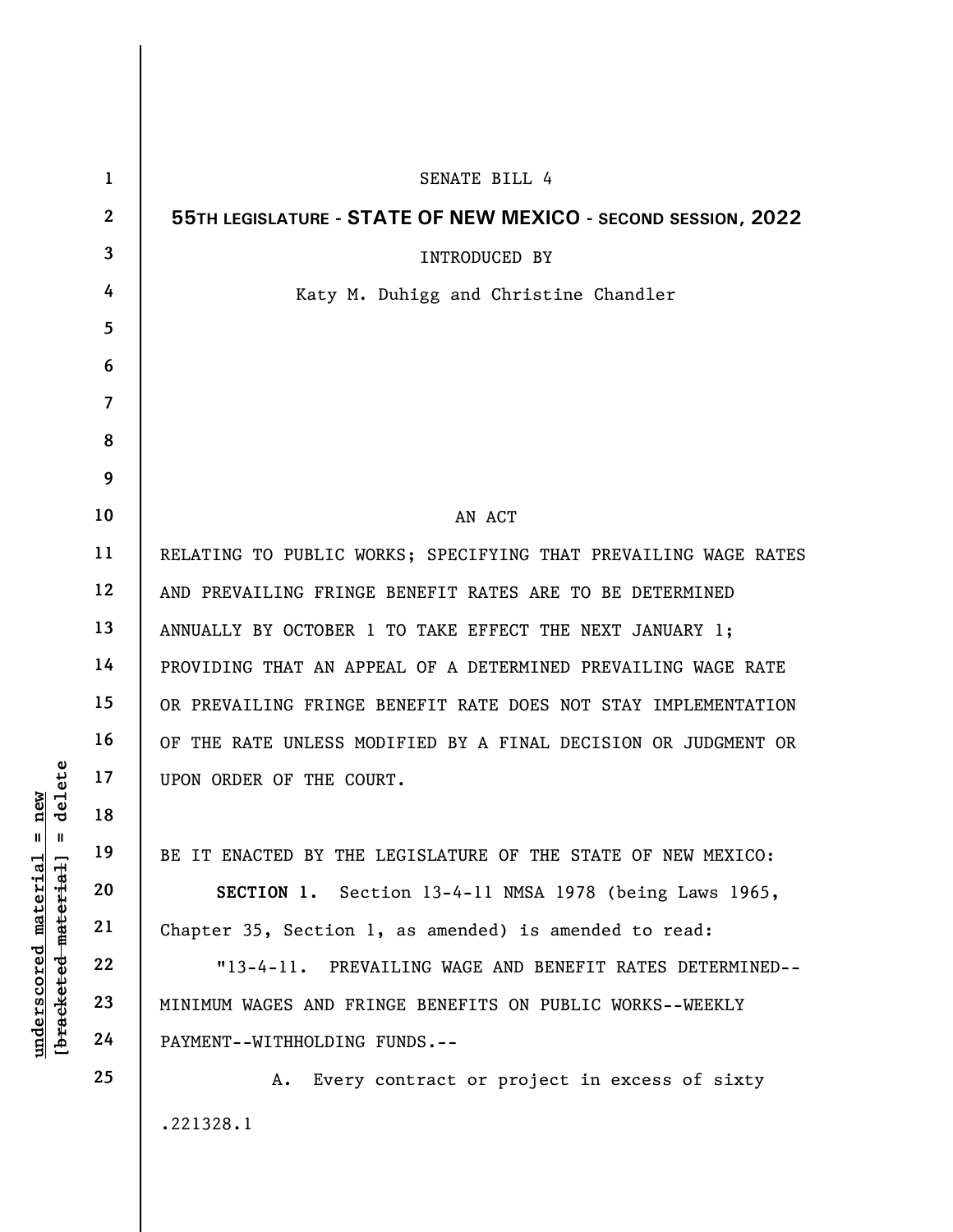understand material and not less often the<br>
unlawful deduction or<br>
accrued at time of pa<br>
benefit rates not les<br>
21<br>
unlawful deduction or<br>
accrued at time of pa<br>
benefit rates not les<br>
22<br>
subsection B of this<br>
23<br>
24<br>
sh 1 2 3 4 5 6 7 8 9 10 11 12 13 14 15 16 17 18 19 20 21 22 thousand dollars (\$60,000) that the state or any political subdivision thereof is a party to for construction, alteration, demolition or repair or any combination of these, including painting and decorating, of public buildings, public works or public roads of the state and that requires or involves the employment of mechanics, laborers or both shall contain a provision stating the minimum wages and fringe benefits to be paid to various classifications of laborers and mechanics, which shall be based upon the wages and benefits that will be determined by the director to be prevailing for the corresponding classifications of laborers and mechanics employed on contract work of a similar nature in the state or locality, and every contract or project shall contain a stipulation that the contractor, subcontractor, employer or a person acting as a contractor shall pay all mechanics and laborers employed on the site of the project, unconditionally and not less often than once a week and without subsequent unlawful deduction or rebate on any account, the full amounts accrued at time of payment computed at wage rates and fringe benefit rates not less than those determined pursuant to Subsection B of this section to be the prevailing wage rates and prevailing fringe benefit rates issued for the project.

B. Annually, no later than October 1, the director shall determine prevailing wage rates and prevailing fringe benefit rates to take effect the next January 1 for respective .221328.1  $- 2 -$ 

24 25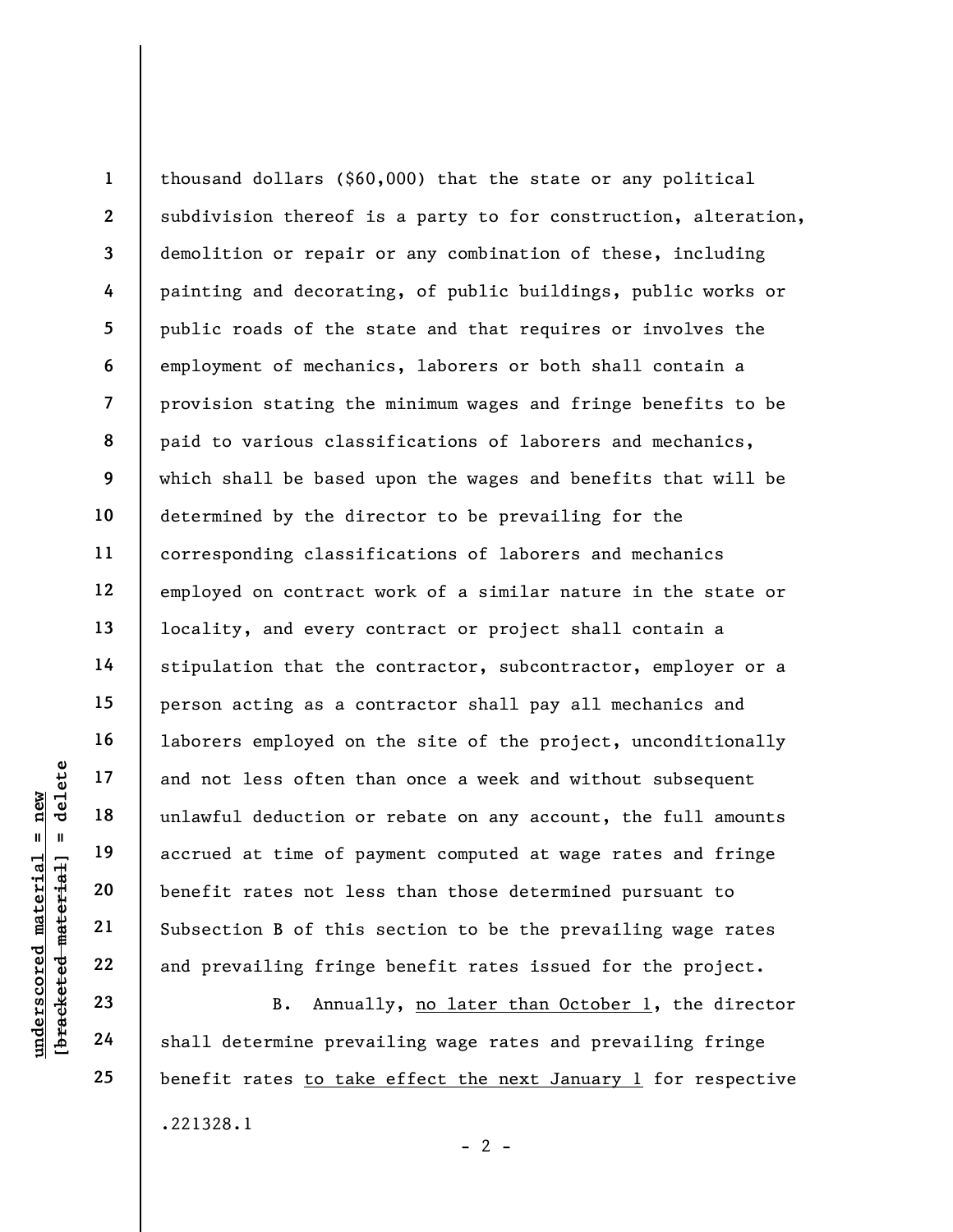classifications of laborers and mechanics employed on public works projects at the same wage rates and fringe benefit rates used in collective bargaining agreements between labor organizations and their signatory employers that govern predominantly similar classifications of laborers and mechanics for the locality of the public works project and the crafts involved; provided that:

8 9 10 11 12 13 14 15 (1) if the prevailing wage rates and prevailing fringe benefit rates cannot reasonably and fairly be determined in a locality because no collective bargaining agreements exist, the director shall determine the prevailing wage rates and prevailing fringe benefit rates for the same or most similar classification of laborer or mechanic in the nearest and most similar neighboring locality in which collective bargaining agreements exist;

(2) the director shall give due regard to information obtained during the director's determination of the prevailing wage rates and the prevailing fringe benefit rates made pursuant to this subsection;

underscored material = new [bracketed material] = delete (3) any interested person shall have the right to submit to the director written data, personal opinions and arguments supporting changes to the prevailing wage rate and prevailing fringe benefit rate determination; [and]

(4) prevailing wage rates and prevailing fringe benefit rates determined pursuant to the provisions of .221328.1  $-3 -$ 

1

2

3

4

5

6

7

16

17

18

19

20

21

22

23

24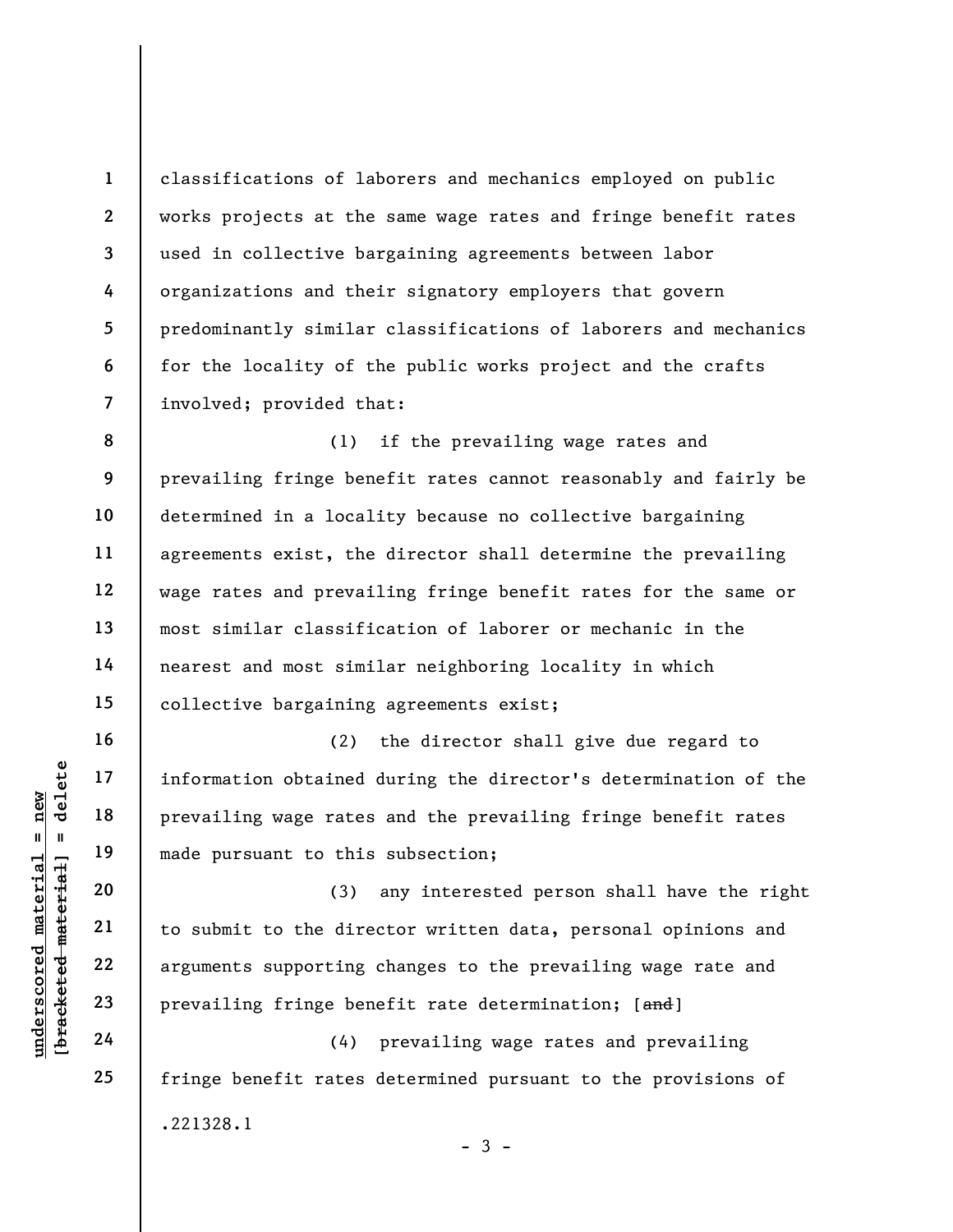this section shall be compiled as official records and kept on file in the director's office, and the records shall be updated in accordance with the applicable rates used in subsequent collective bargaining agreements; and

5 6 7 8 9 10 11 12 13 (5) an appeal of a prevailing wage rate or prevailing fringe benefit rate determined pursuant to the provisions of this section shall not stay the implementation of the rate unless the rate is modified by a final written decision of the labor and industrial commission or by a final judgment of a district court; and provided further that during the pendency of an appeal, an interested party may request and a district court may grant, upon good cause shown, a stay of the implementation of a rate.

underschied material engines are to the state<br>
with the shall be withheld from the state<br>
with the state<br>
with the state<br>
21<br>
22<br>
23<br>
24<br>
24<br>
24<br>
22<br>
24<br>
24<br>
22<br>
24<br>
22<br>
24<br>
22<br>
24<br>
22<br>
24<br>
22<br>
24<br>
22<br>
24<br>
22<br>
24<br>
22<br>
24<br> C. The prevailing wage rates and prevailing fringe benefit rates to be paid shall be posted by the contractor or person acting as a contractor in a prominent and easily accessible place at the site of the work; provided that there shall be withheld from the contractor, subcontractor, employer or a person acting as a contractor so much of accrued payments as may be considered necessary by the director or contracting officer of the state or political subdivision to pay to laborers and mechanics employed on the project the difference between the prevailing wage rates and prevailing fringe benefit rates required by the director to be paid to laborers and mechanics on the work and the wage rates and fringe benefit .221328.1

- 4 -

1

2

3

4

14

15

16

17

18

19

20

21

22

23

24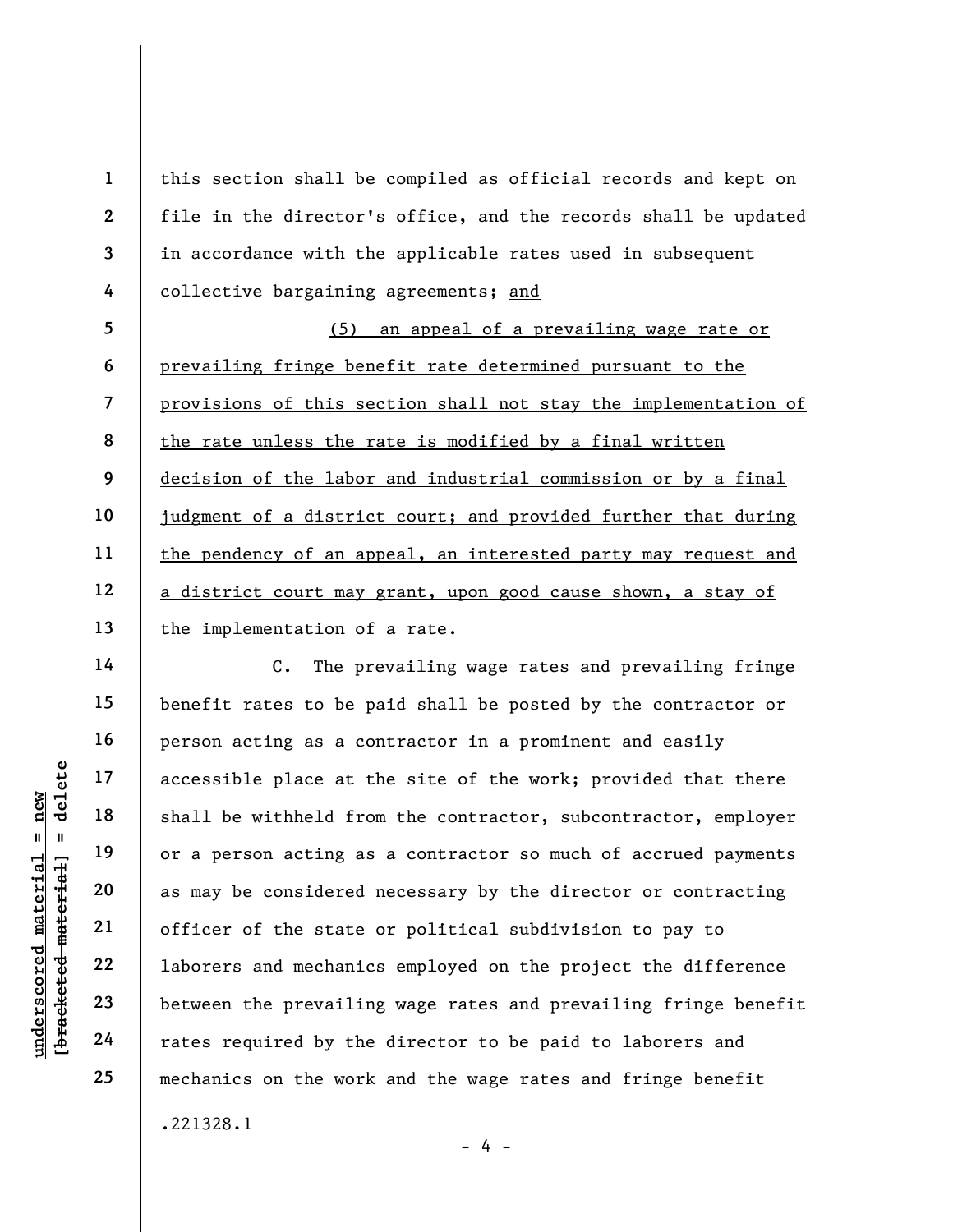rates received by the laborers and mechanics and not refunded to the contractor, subcontractor, employer or a person acting as a contractor or the contractor's, subcontractor's, employer's or person's agents.

5 6 7 8 9 10 11 D. Certified weekly payroll records of a contracting agency are subject to inspection pursuant to the Inspection of Public Records Act; provided that the request shall be fulfilled within twenty days of receipt of the written request. Certified weekly payroll records are subject to record retention requirements applicable to payroll records of a state agency.

E. Notwithstanding any other provision of law applicable to public works contracts or agreements, the director may, with cause:

(1) issue investigative or hearing subpoenas for the production of documents or witnesses pertaining to public works prevailing wage projects; and

under 17<br>
= 18<br>
= 19<br>
= 19<br>
= 19<br>
= 19<br>
= 19<br>
= 19<br>
= 19<br>
= 19<br>
= 19<br>
= 19<br>
= 19<br>
= 19<br>
= 19<br>
= 19<br>
= 19<br>
= 19<br>
= 19<br>
= 19<br>
= 19<br>
= 19<br>
= 19<br>
= 19<br>
= 19<br>
= 19<br>
= 19<br>
= 19<br>
= 19<br>
= 19<br>
= 19<br>
= 19<br>
= 19<br>
= 19<br>
= 19<br>
= 19<br>
= (2) attach and prohibit the release of any assurance of payment required under Section 13-4-18 NMSA 1978 for a reasonable period of time beyond the time limits specified in that section until the director satisfactorily resolves any probable cause to believe a violation of the Public Works Minimum Wage Act or its implementing rules has taken place.

> F. A person may file with the director a complaint .221328.1

> > $- 5 -$

1

2

3

4

12

13

14

15

16

17

18

19

20

21

22

23

24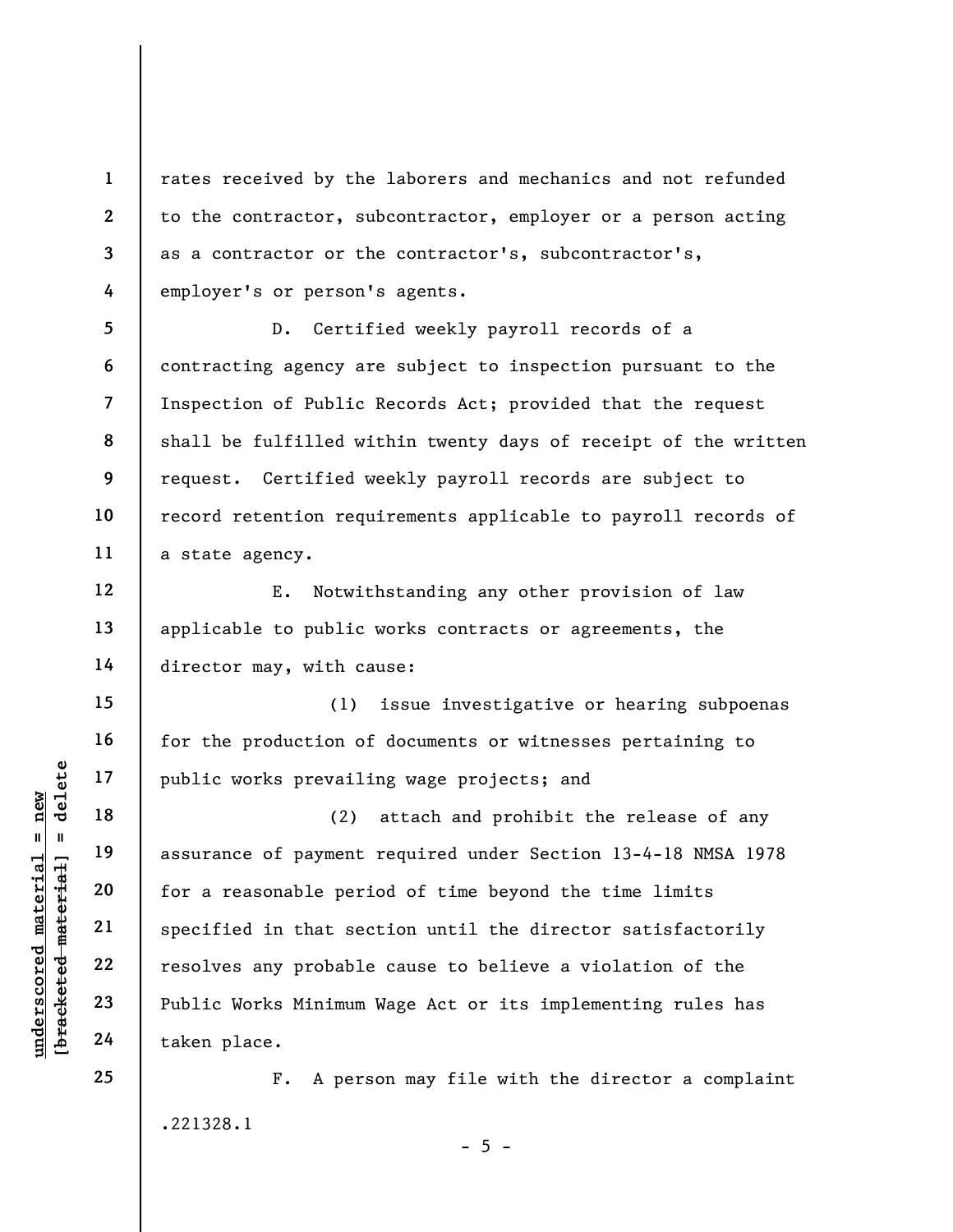that a contractor, subcontractor, employer or person acting as a contractor on the project has failed to pay the person wages or fringe benefits at the rates required by the Public Works Minimum Wage Act. Within thirty days after the filing of the complaint, either party may request in writing a mediation to resolve the complaint.

underscored material = new [bracketed material] = delete 8 12 G. The director shall, within thirty days of the filing of the complaint, commence an investigation of the allegations contained in the complaint. The director shall, within seventy-five days after the completion of mediation or if no mediation is requested, within seventy-five days after the filing of the complaint, make a determination supported by findings of fact and conclusions of law whether there has been an underpayment of wages or fringe benefits or other violation of the Public Works Minimum Wage Act; provided that if the complaint is of a continuing or significantly complex nature or involves multiple projects or job sites, the director may extend the time in which to make a determination by up to six months by providing written notice and an explanation to all parties of the need to extend the time. Prior to issuing a determination, the director shall provide the contractor, subcontractor, employer or other person against whom the complaint has been filed with an opportunity to respond to the complaint and provide any exculpatory evidence.

> H. If the director determines that there has been .221328.1  $- 6 -$

25

1

2

3

4

5

6

7

9

10

11

13

14

15

16

17

18

19

20

21

22

23